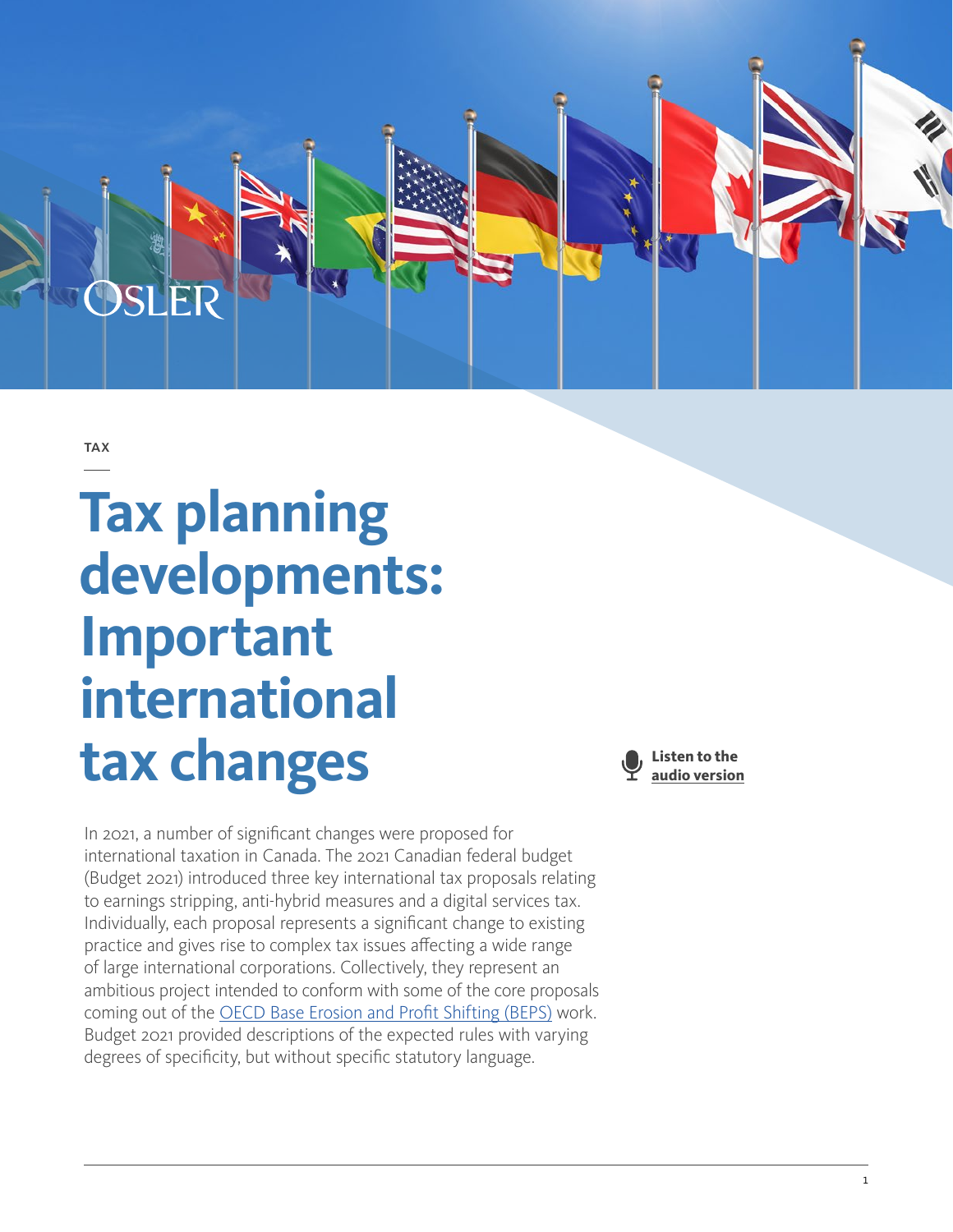In addition, Canada continues to work with the OECD, G20 and approximately 140 members of the Inclusive Framework on BEPS on significant international tax reform proposals (the Two Pillar Solution or BEPS 2.0).

## Earnings stripping proposals

The first key proposal is a new limit on interest deductibility (reflecting [OECD](https://www.oecd.org/tax/beps/beps-actions/action4/) [BEPS Action 4\)](https://www.oecd.org/tax/beps/beps-actions/action4/). Its purpose is to reduce earnings stripping through the use of third-party, related party and intragroup debt by taxpayers to achieve interest deductions considered by the government to be excessive or that finance the production of exempt or deferred income. A new limit would be created that would preclude the deductibility of interest above a specified threshold, which is expected to be 30% of EBITDA (calculated in accordance with the new rule).

Interest expenses denied under the new rule may be carried forward for up to 20 years or back for up to three years. Certain taxpayers – generally, smaller taxpayers and most corporate groups that do not include any non-resident members – will be exempt entirely from the limit. Some taxpayers may be able to deduct interest to a higher limit if the ratio of net third-party interest to EBITDA of their consolidated group suggests this would be appropriate (for example, because some sectors or groups may be more highly leveraged, such as real estate and infrastructure). The new rules are expected to be phased in with an initial fixed ratio of 40% for taxation years beginning on or after January 1, 2023, but before January 1, 2024. The 30% limit will apply to subsequent years.

Separately, Canada has had thin capitalization rules for many years that generally limit interest deductibility where the ratio of debt owing to certain non-resident shareholders to equity exceeds 1.5:1. The government has proposed to retain the existing thin capitalization rules and have them apply alongside the proposed earnings stripping rules. The new rules will significantly increase the complexity faced by taxpayers in respect of cross-border interest deductibility, particularly compared to the relatively straightforward approach under the thin capitalization rules. In addition, unlike the existing thin capitalization rules, the proposals will apply to borrowings from arm's length persons and Canadian residents.

### Anti-hybrid proposals

The second key proposal concerns new anti-hybrid measures. These are designed to reduce the tax advantages currently available in some situations as a result of an entity being treated differently by different jurisdictions (reflecting [OECD](https://www.oecd.org/tax/beps/beps-actions/action2/) [BEPS Action 2\)](https://www.oecd.org/tax/beps/beps-actions/action2/). Four types of hybrid mismatch arrangements will be targeted:

- "deduction/non-inclusion mismatches" where an amount is deducted in Country A, but not included in income in Country B
- "double deduction mismatches" where one economic expense gives rise to tax deductions in two or more countries
- "imported mismatches" where an entity in Country A deducts a payment and an entity in Country B includes the payment as ordinary income but offsets that inclusion by a deduction from an arrangement with an entity in Country C

The new rules will significantly increase the complexity faced by taxpayers in respect of crossborder interest deductibility, particularly compared to the relatively straightforward approach under the thin capitalization rules.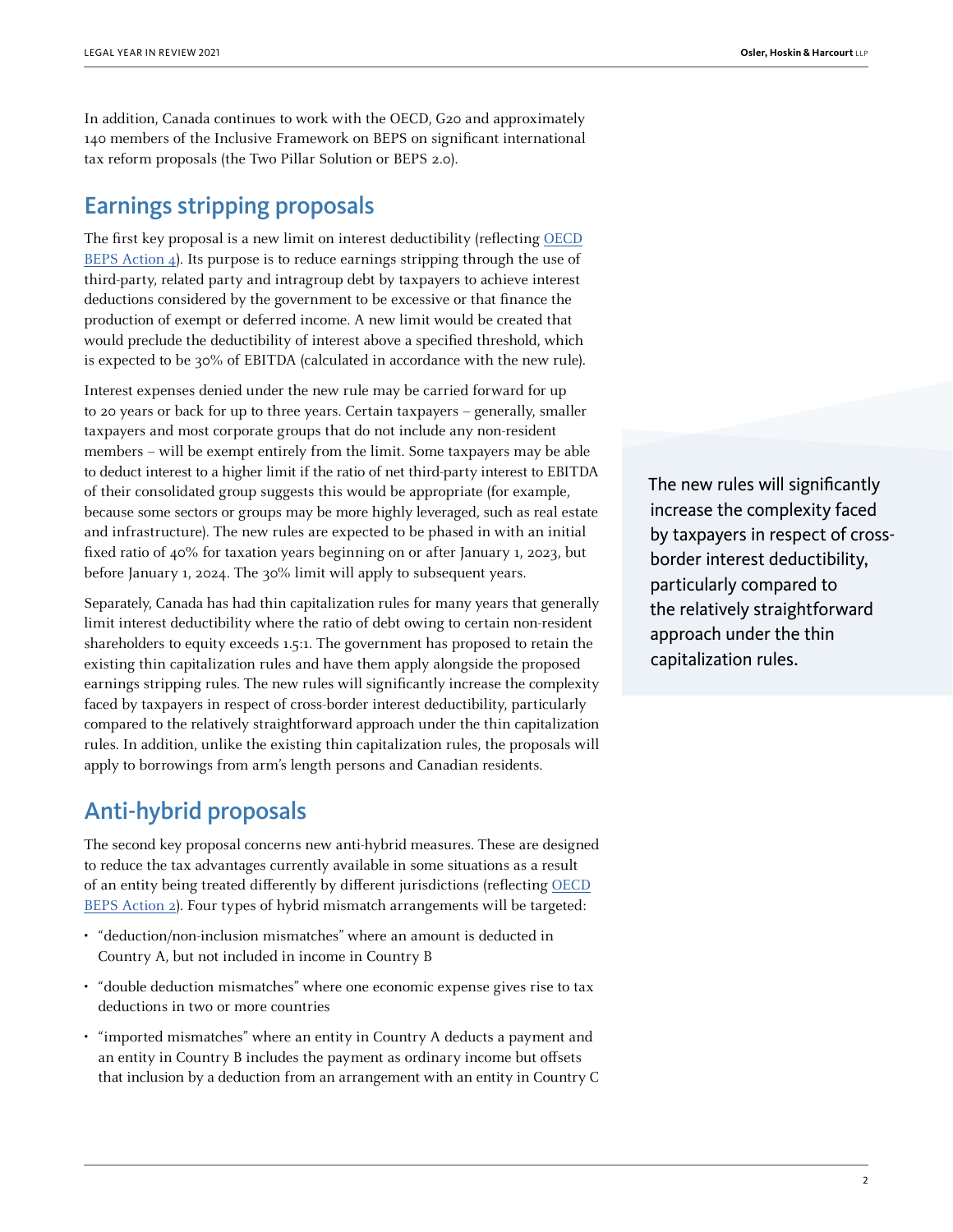• "branch mismatches" where the residence country of a taxpayer and the country where its branch is located have different views of how to allocate income and expenditures between the branch and the taxpayer

The proposed rules are expected to deny deductions relating to such arrangements on a mechanical basis (i.e., without any consideration of purpose). In particular, the proposals are expected to target certain inbound hybrid structures involving a U.S. parent company and a Canadian subsidiary that have been the subject of CRA audit activity.

# New digital services tax

The third key proposal is a 3% digital services tax (DST) on revenue in excess of C\$20 million from digital services that rely on the engagement, data and content contributions of Canadian users. In-scope revenue will include revenue from online marketplaces, social media, online advertising and user data. The DST would only apply to groups with global revenue from all sources in the previous calendar year of at least  $\epsilon$ 750 million.

The DST proposal is framed as an interim measure pending a global deal under the OECD/G20 Pillar One framework. One annual return and payment would be required for each group, though all members are jointly and severally liable for the tax. The DST is expected to apply from January 1, 2022, though the tax will only be collectible starting in 2024 if a global Pillar One deal does not come into effect prior to the end of 2023.

#### International tax reform – BEPS 2.0

Canada continues to work with the OECD, G20 and the Inclusive Framework on international tax reform proposals. A high-level agreement was reached in 2021 that is expected to be refined in 2022. These proposals are generally expected to come into force in 2023.

Two pillars form the agreement:

- **Pillar One** provides a new taxing right for market jurisdictions (where customers are located) to obtain a share of residual profit of a multinational enterprise (MNE) (Amount A). It further contemplates the calculation of a fixed return for certain baseline and marketing and distribution activities in jurisdictions where an MNE has a physical presence (Amount B). It also contains dispute prevention and resolution mechanisms (referred to by the OECD as Tax Certainty).
	- { Under this proposal, 25% of residual profit (defined as profit in excess of 10% of revenue) will be allocated to market jurisdictions with sufficient nexus and measured using a revenue-based allocation key.
	- $\sim$  The tax will apply initially to MNEs with global turnover in excess of  $\epsilon$ 20 billion and profitability above 10%. The revenue threshold will be reduced to €10 billion pending successful implementation (determined seven to eight years after Pillar One comes into effect).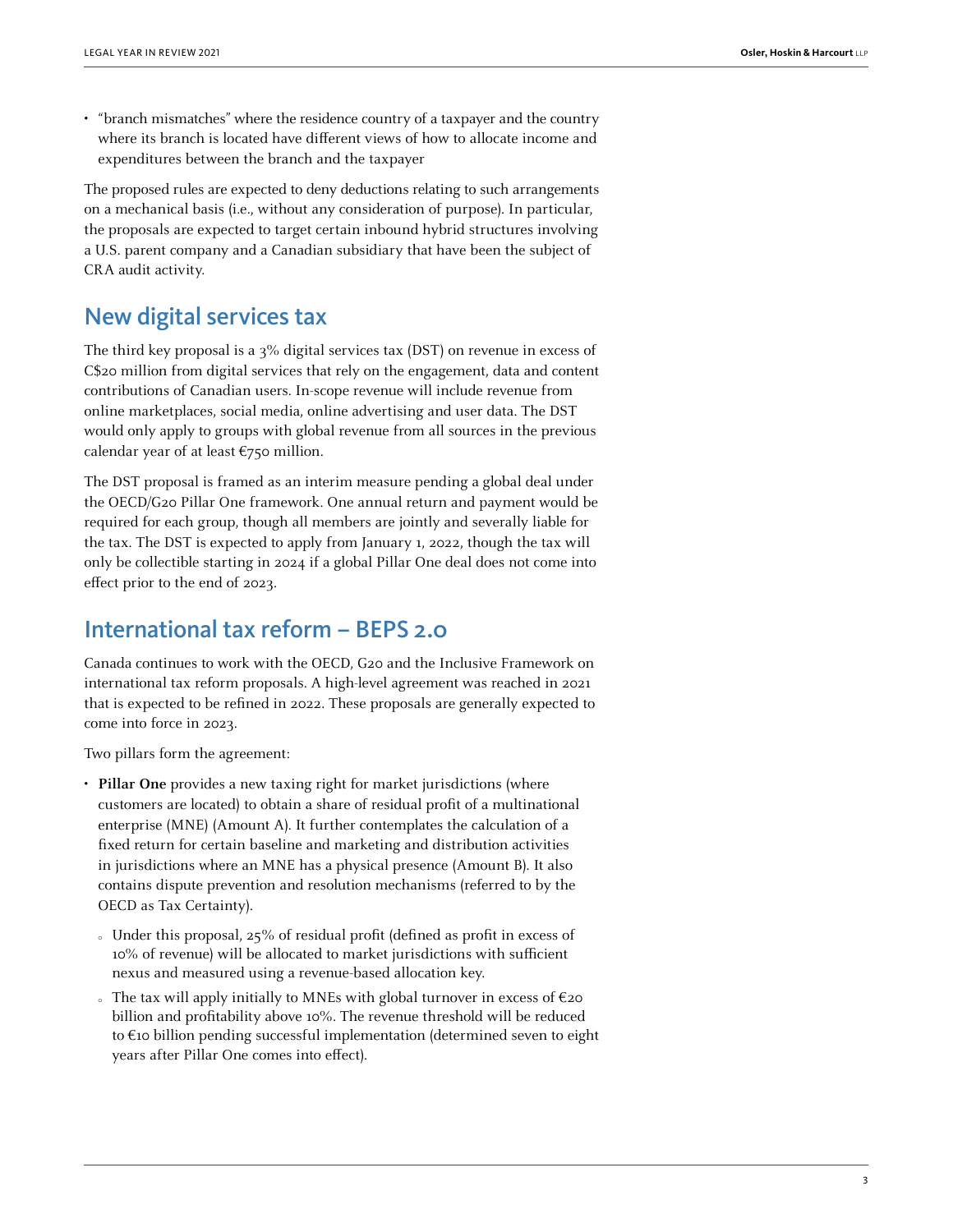- { Profits and losses are required to be measured by reference to financial accounting income, with a small number of adjustments. Losses will be carried forward, although it is currently unclear whether the carry-forward period will be indefinite.
- { Pillar One will be implemented by means of a to-be-developed multilateral convention expected to be signed in mid-2022 and to come into effect in 2023.
- { Once implemented, participating countries will remove any DSTs or similar measures.
- **Pillar Two** provides a global minimum tax of 15% imposed by means of two domestic rules and one treaty-based rule.
	- { The domestic income inclusion rule (IIR) will impose current taxation on the income of a foreign-controlled entity (or foreign branch) if that income was otherwise subject to an effective tax rate that is below a certain minimum rate.
	- { The domestic undertaxed payments rule (UTPR) will either deny a deduction or require an equivalent adjustment on base eroding payments unless the payments are subject to tax at or above a specified minimum rate in the recipient's jurisdiction.
	- The treaty-based rule, known as the subject to tax rule (STTR), will allow source countries to impose withholding taxes on certain related party payments (particularly interest and royalties) that are subject to tax below a minimum rate of 9% in the recipient jurisdiction. STTR taxes will be creditable in determining the effective tax rate for purposes of the IIR and UTPR.
	- These new rules will apply to MNEs with total consolidated group revenue of at least  $\epsilon$ 750 million. Countries can also choose to apply the IIR to MNEs headquartered in their country that do not meet the threshold.
	- The calculation of the effective tax rate in a jurisdiction, which will drive the application of Pillar Two, will use a common definition of covered taxes and a tax base determined by reference to financial accounting income (with agreed adjustments consistent with the tax policy objectives of Pillar Two and mechanisms to address timing differences).
	- { Certain exclusions and carve-outs will be available. The two most significant exclusions are (i) a formulaic substance carve-out that will exclude an amount of income that is 5% of the carrying value of tangible assets and payroll in a jurisdiction, and (ii) a de minimis exclusion, which applies where the MNE has revenues of less than  $\epsilon$ 10 million and profits of less than  $\epsilon_1$  million. During an initial 10-year transition period, the carveout will be more generous but will decrease over the 10-year period to the proposed amounts.
	- { Rules to give effect to the Pillar Two changes are expected to be developed by the end of November 2021, with an additional multilateral instrument to be developed by mid-2022 and an implementation framework by the end of 2022.

Both pillars come after years of international political negotiations, which remain ongoing. While many details remain to be determined and final implementation of the pillars is not guaranteed, the International Framework agreement represents an important milestone towards a consistent, global approach to these issues. It will be important to closely monitor these developments – and the responses of Canada, the United States and other countries – as they could have a significant impact on many multinational enterprises.

Both pillars come after years of international political negotiations, which remain ongoing. While many details remain to be determined and final implementation of the pillars is not guaranteed, the International Framework agreement represents an important milestone towards a consistent, global approach to these issues.